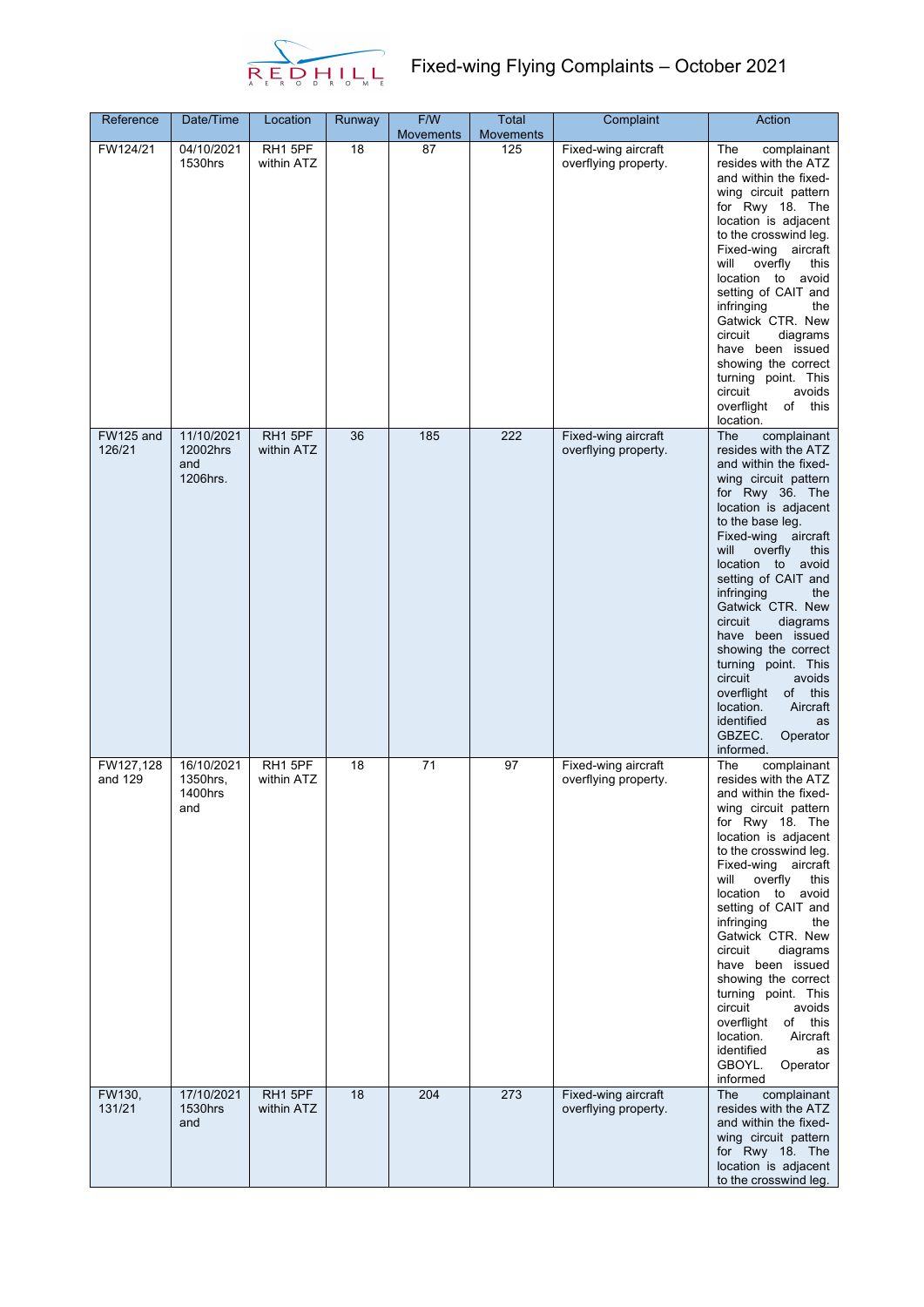

|                                                        |                                                                  |                       |    |     |     |                                             | Fixed-wing<br>aircraft<br>will<br>overfly<br>this<br>location to avoid<br>setting of CAIT and<br>infringing<br>the<br>Gatwick CTR. New<br>diagrams<br>circuit<br>have been issued<br>showing the correct<br>turning point. This<br>circuit<br>avoids<br>overflight of this<br>location.                                                                                                                                                                                                                                        |
|--------------------------------------------------------|------------------------------------------------------------------|-----------------------|----|-----|-----|---------------------------------------------|--------------------------------------------------------------------------------------------------------------------------------------------------------------------------------------------------------------------------------------------------------------------------------------------------------------------------------------------------------------------------------------------------------------------------------------------------------------------------------------------------------------------------------|
| FW132/21                                               | 23/10/2021<br>1600hrs                                            | RH1 5PF<br>within ATZ | 18 | 116 | 184 | Fixed-wing aircraft<br>overflying property. | The<br>complainant<br>resides with the ATZ<br>and within the fixed-<br>wing circuit pattern<br>for Rwy 18. The<br>location is adjacent<br>to the crosswind leg.<br>Fixed-wing aircraft<br>will<br>overfly<br>this<br>location to avoid<br>setting of CAIT and<br>infringing<br>the<br>Gatwick CTR. New<br>circuit<br>diagrams<br>have been issued<br>showing the correct<br>turning point. This<br>circuit<br>avoids<br>overflight<br>of this<br>location.<br>One<br>aircraft identified as<br>GBOYL,<br>operator<br>informed. |
| FW 133,<br>134, 135,<br>136, 137,<br>138 and<br>139/21 | 26/10/2021                                                       | RH1 5PF<br>within ATZ | 18 | 41  | 91  | Fixed-wing aircraft<br>overflying property. | The<br>complainant<br>resides with the ATZ<br>and within the fixed-<br>wing circuit pattern<br>for Rwy 18. The<br>location is adjacent<br>to the crosswind leg.<br>Fixed-wing aircraft<br>will<br>overfly<br>this<br>location to avoid<br>setting of CAIT and<br>infringing<br>the<br>Gatwick CTR. New<br>diagrams<br>circuit<br>have been issued<br>showing the correct<br>turning point. This<br>circuit<br>avoids<br>overflight of this<br>location.                                                                        |
| FW140,<br>141, 142<br>and 143/21                       | 28/10/2021<br>1035hrs,<br>1040hrs,<br>1045hrs<br>and<br>1155hrs. | RH1 5PF<br>within ATZ | 18 | 55  | 118 |                                             | The<br>complainant<br>resides with the ATZ<br>and within the fixed-<br>wing circuit pattern<br>for Rwy 18. The<br>location is adjacent<br>to the crosswind leg.<br>Fixed-wing aircraft<br>will<br>overfly this<br>location to avoid<br>setting of CAIT and<br>infringing<br>the<br>Gatwick CTR. New<br>circuit<br>diagrams<br>have been issued<br>showing the correct<br>turning point. This<br>circuit<br>avoids                                                                                                              |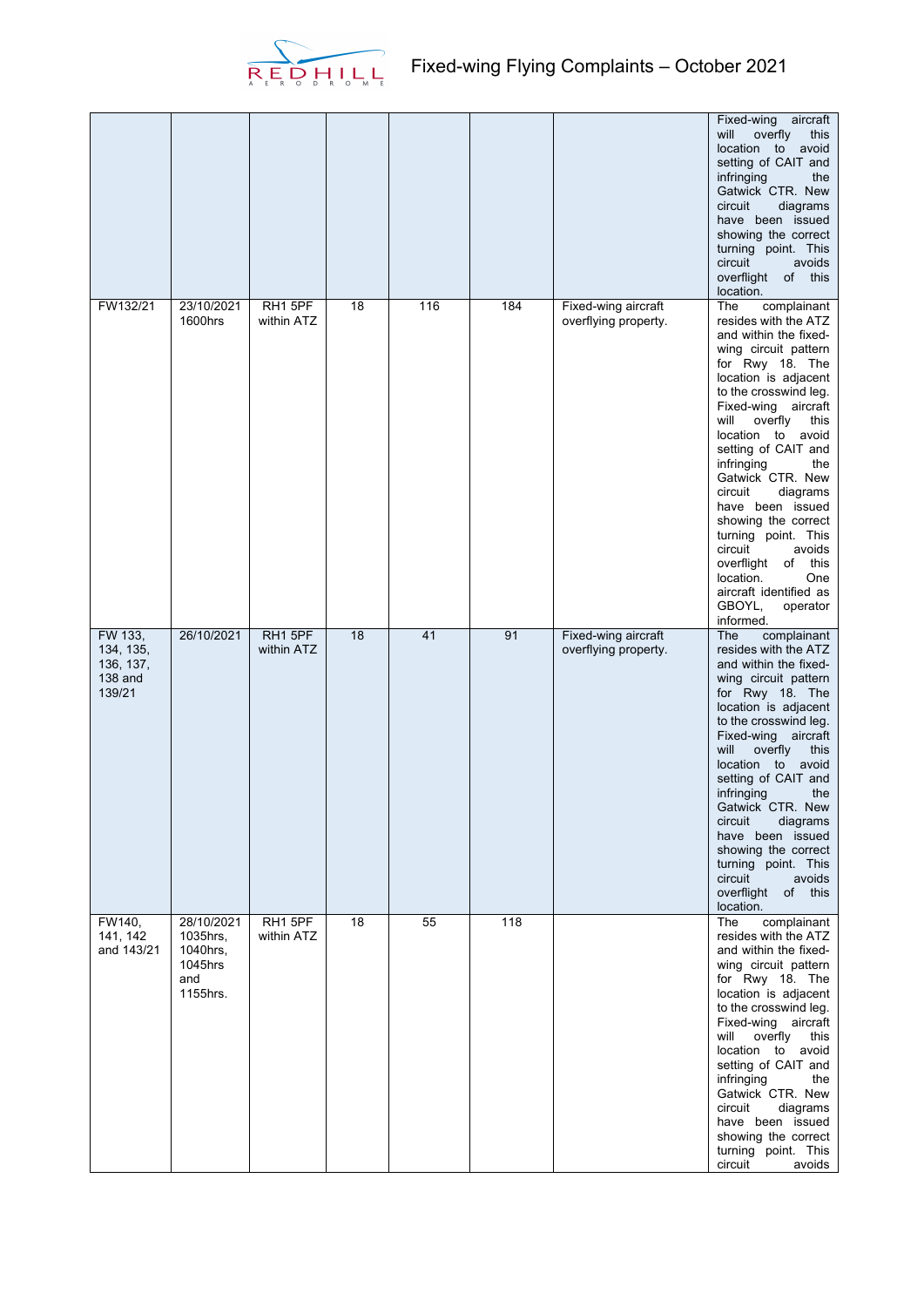

|  |  |  | 0<br>нисти<br>$\sim$ 100 $\sim$<br>жπ<br>ור | 0t | . .<br>this |
|--|--|--|---------------------------------------------|----|-------------|